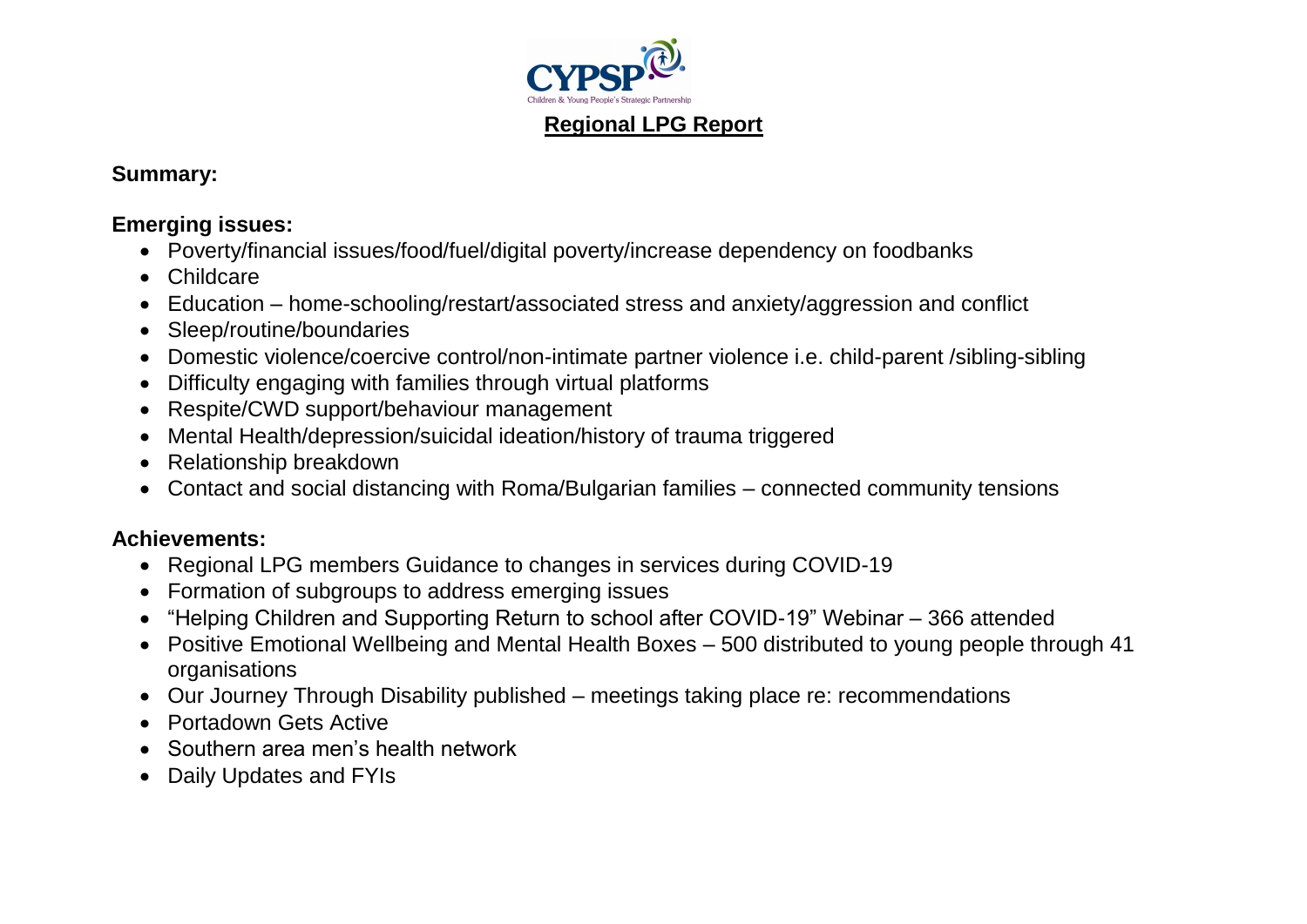

- Pilot Uniform bank in Derry
- Members distributed food parcels to very rural areas of Fermanagh and Omagh
- Money Advice Service Webinar
- Information leaflets translated
- Online DSV training delivered

## **Attendance at meetings**

Regional total of 301 at meetings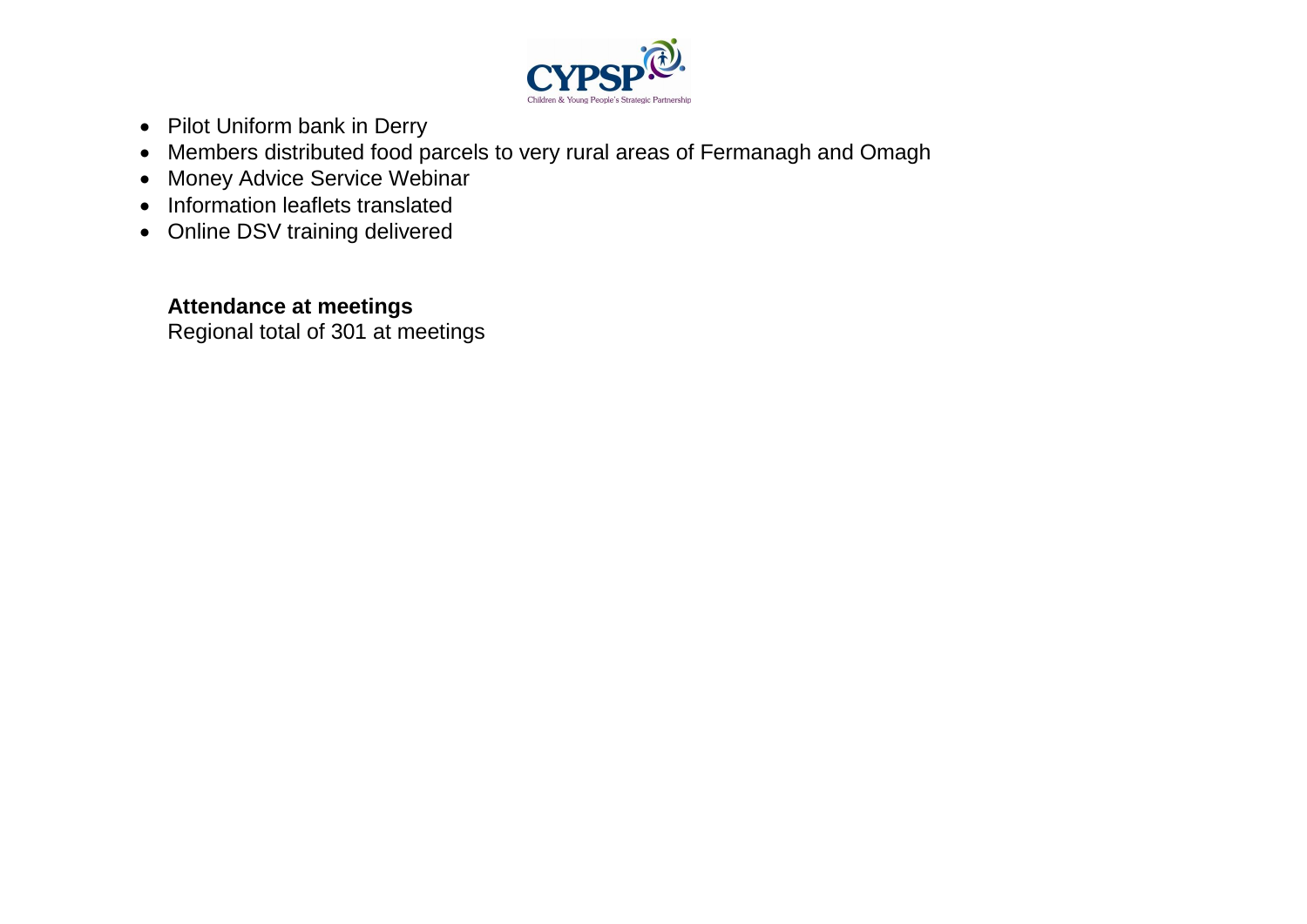

# **Report from Locality Planning Groups to Belfast Area Outcomes Group**

# **March –August 2020**

| <b>Current Issues being</b>       | (March - June) COVID 19 Related Concerns/Issues                                                                                                                                                                                                                                                                                                                                                 |
|-----------------------------------|-------------------------------------------------------------------------------------------------------------------------------------------------------------------------------------------------------------------------------------------------------------------------------------------------------------------------------------------------------------------------------------------------|
| <b>Discussed at LPG:</b>          |                                                                                                                                                                                                                                                                                                                                                                                                 |
| Including: Gaps in                | 1) Childcare                                                                                                                                                                                                                                                                                                                                                                                    |
| services/Emerging needs           | 2) Education                                                                                                                                                                                                                                                                                                                                                                                    |
|                                   |                                                                                                                                                                                                                                                                                                                                                                                                 |
|                                   | The above two were the emerging concerns that have developed through Covid 19 in all<br>localities, together with the ever present poverty concern.                                                                                                                                                                                                                                             |
|                                   | Other issues that are very much to the fore in all localities included stress/anxieties of<br>children and families spending so much time together, transitions for children with ASD<br>returning to school, some groups have reported an increase in CP issues, some localities<br>have reported a rise in homelessness for $17 - 24$ yr. olds, lack of respite care for children<br>with ASD |
|                                   | (July-August)                                                                                                                                                                                                                                                                                                                                                                                   |
|                                   | Education/Childcare;                                                                                                                                                                                                                                                                                                                                                                            |
|                                   | Social distancing in education and childcare facilities                                                                                                                                                                                                                                                                                                                                         |
|                                   | Size of pods in cc facilities<br>$\blacksquare$                                                                                                                                                                                                                                                                                                                                                 |
|                                   | Dates for return to school                                                                                                                                                                                                                                                                                                                                                                      |
|                                   | Anxieties of children and parents/carers                                                                                                                                                                                                                                                                                                                                                        |
|                                   | <b>Funding streams</b>                                                                                                                                                                                                                                                                                                                                                                          |
|                                   | Poverty;                                                                                                                                                                                                                                                                                                                                                                                        |
| <b>Recent Achievements by the</b> | formation of subgroups to explore issues in relation of Education and Childcare, a number                                                                                                                                                                                                                                                                                                       |
| <b>Locality Planning Group.</b>   | of actions have been identified from these meetings                                                                                                                                                                                                                                                                                                                                             |
| How much did we do?               |                                                                                                                                                                                                                                                                                                                                                                                                 |
| How well did we do it?            |                                                                                                                                                                                                                                                                                                                                                                                                 |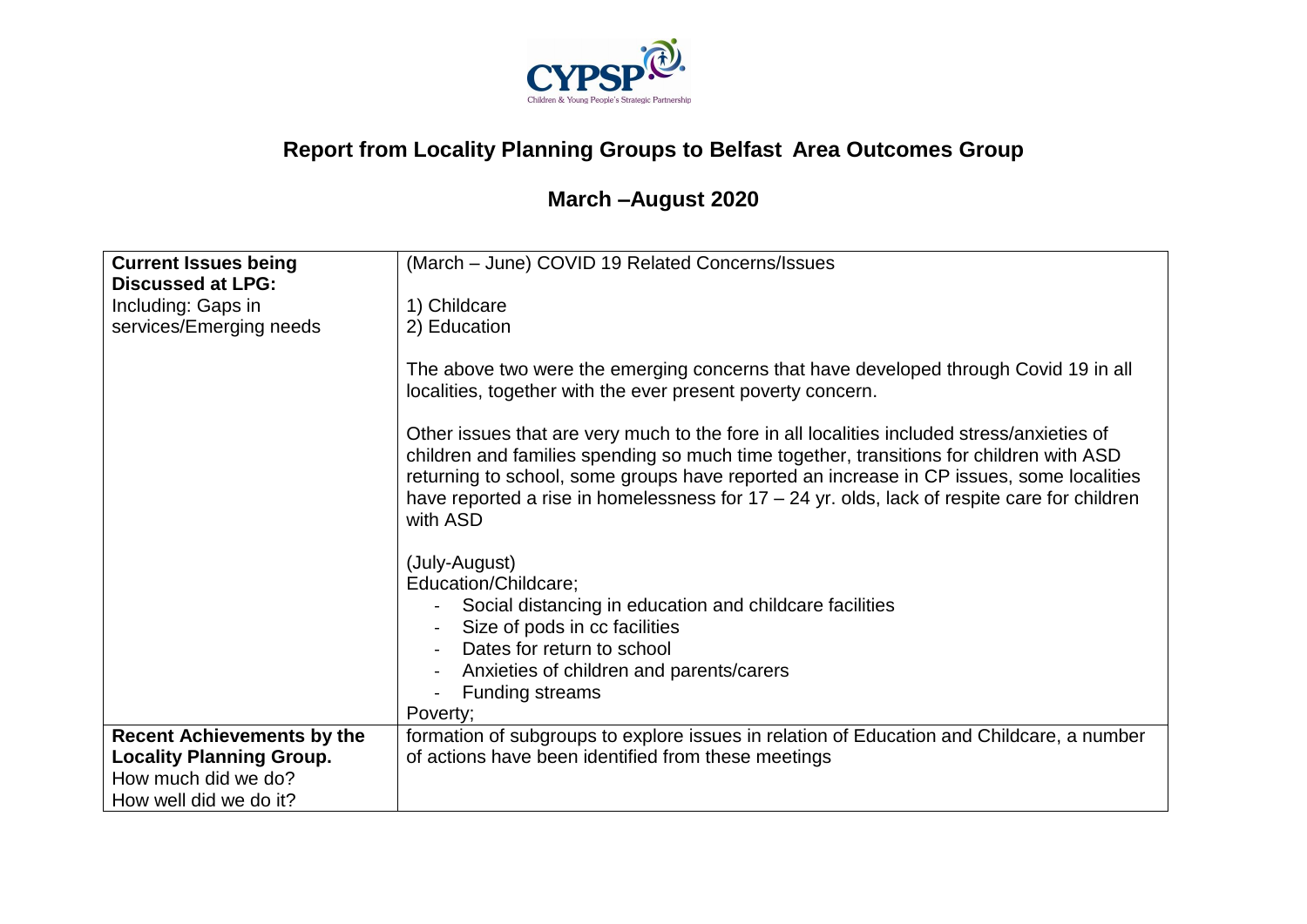

| Is anyone better off?                                                                     |                                                                                                                                                                                                                                                                                                                                                                                                                                                                                                                                                                              |
|-------------------------------------------------------------------------------------------|------------------------------------------------------------------------------------------------------------------------------------------------------------------------------------------------------------------------------------------------------------------------------------------------------------------------------------------------------------------------------------------------------------------------------------------------------------------------------------------------------------------------------------------------------------------------------|
| <b>Engagement with Children and</b><br>Young People, Parents/Carers:<br>including numbers | Members from each locality informed the meetings of how their organisations were coping<br>and how they were operating through the Pandemic – most stated that they were<br>delivering services via telephone ie counselling/mentoring<br>FSHs were working in partnership with Support Hubs that had been funded by DFC in<br>delivering anti – poverty initiatives such as food parcels etc.<br>Surveys on the impact of COVID 19 in South and East Belfast have been developed and<br>are in the process of being shared with schools/parents/carers/children to complete |
|                                                                                           | <b>VIRTUAL MEETINGS</b>                                                                                                                                                                                                                                                                                                                                                                                                                                                                                                                                                      |
| <b>Meetings Held:</b><br>Break down of number of<br>meetings held:<br>How many attended:  | 1) South and East LPGs met as one group on the 11 June 20;<br>18 attendees<br>2) North and West LPGs met as one group on the 4 June 20;<br>14 attendees<br>3) North LPG met on the 16 June 20;<br>13 attendees<br>Education sub-group meeting held on 30 July via Teams<br>West Belfast LPG to meet on the 20 August<br>North Belfast LPG to meet on the 17 August                                                                                                                                                                                                           |
| <b>Upcoming Events:</b>                                                                   | Education and Childcare sub-groups to be formed                                                                                                                                                                                                                                                                                                                                                                                                                                                                                                                              |
|                                                                                           |                                                                                                                                                                                                                                                                                                                                                                                                                                                                                                                                                                              |
| <b>Additional Information:</b>                                                            | All meetings were facilitated via the Teams App and were very well attended. The meetings<br>were amalgamated as it was more practical to do so – same issues across each locality.<br>Organisations, communities and individuals have emerged to deliver services and supports                                                                                                                                                                                                                                                                                              |
|                                                                                           | well above their remits and there has been a great sense of partnership, especially when<br>working through the poverty agenda.                                                                                                                                                                                                                                                                                                                                                                                                                                              |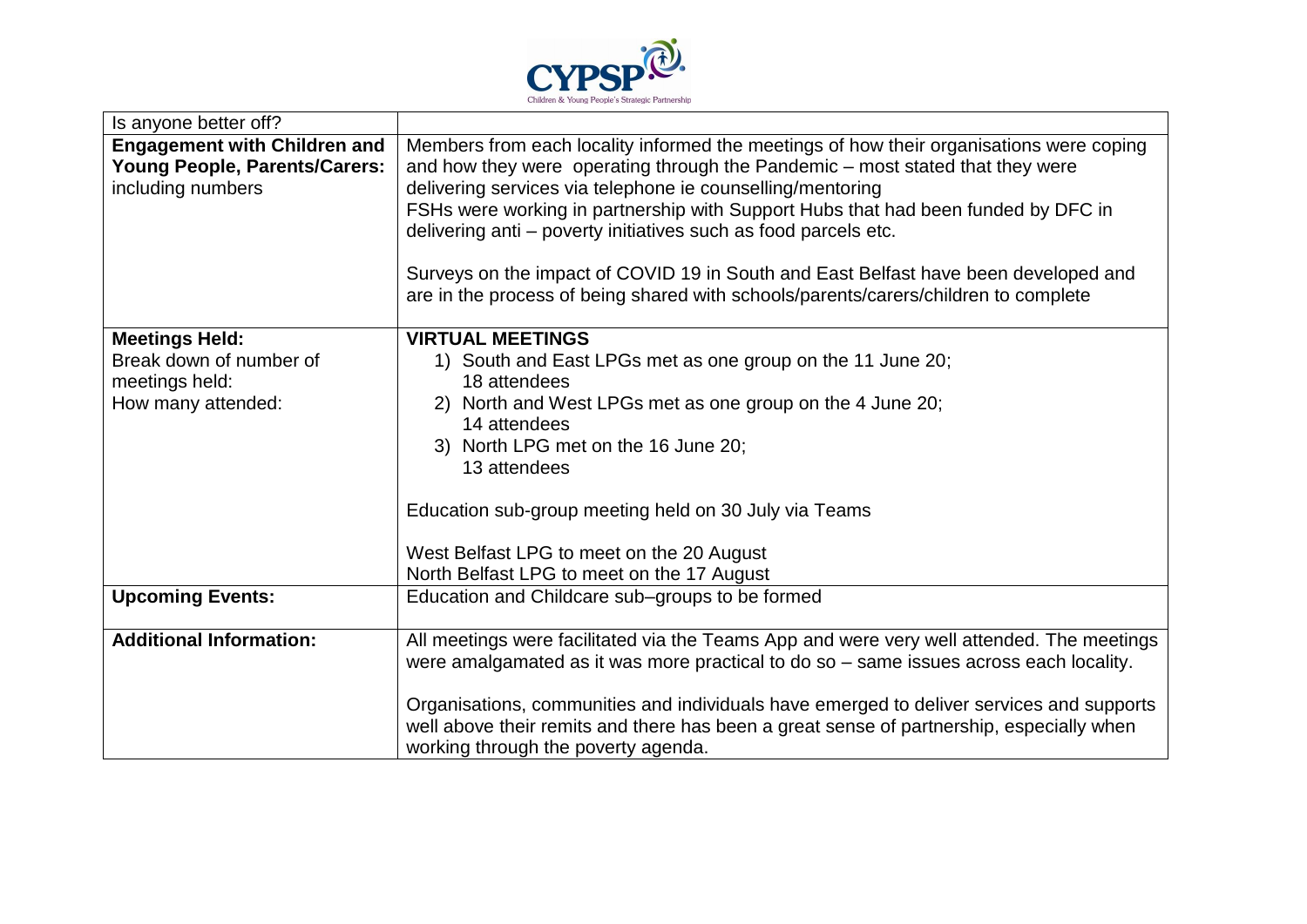

# **Report from Locality Planning Groups to Northern Area Outcomes Group**

# March to August 2020

| <b>Current Issues being</b><br><b>Discussed at LPG:</b><br>Including: Gaps in<br>services/Emerging needs                                   | Covid 19 and its impact on mental health, feeling lonely, increase in online activity (for<br>homework, socialising with friends, and gaming), and challenges of home schooling,<br>difficulties accessing technology (lack of parental knowledge, lack of devices).<br>Children's and young people's needs survey currently live on survey monkey to identify<br>gaps in service and emerging needs to inform action plan.<br>Virtual LPG meetings planned for near foreseeable future.                                                                                                                                                                                                                                |
|--------------------------------------------------------------------------------------------------------------------------------------------|-------------------------------------------------------------------------------------------------------------------------------------------------------------------------------------------------------------------------------------------------------------------------------------------------------------------------------------------------------------------------------------------------------------------------------------------------------------------------------------------------------------------------------------------------------------------------------------------------------------------------------------------------------------------------------------------------------------------------|
| <b>Recent Achievements by</b><br>the Locality Planning<br>Group.<br>How much did we do?<br>How well did we do it?<br>Is anyone better off? | Helping Children & Supporting The Return To School Following The Covid-19 Pandemic<br>Webinar ran on 24 June -366 attended. Awaiting evaluation.<br>Positive Emotional Wellbeing/mental health boxes- Worked in partnership with NHSCT<br>Health and Wellbeing Mental Health Manager, the Loneliness Network, Fresh Minds<br>Education and young people to develop positive Emotional Wellbeing/mental health boxes<br>to help those young people who were struggling the most with lockdown. 500 boxes<br>across the four localities were given to 41 organisations to give to the most vulnerable<br>young people aged 14-25.<br>Children's and young people's needs survey developed in partnership with LPG members |
| <b>Engagement with Children</b><br>and Young People,<br><b>Parents/Carers:</b><br>including numbers                                        | currently live on survey monkey.<br>Worked in partnership with NHSCT Health and Wellbeing Mental Health Manager, the<br>Loneliness Network and Fresh Minds Education to engage with young people to assess<br>needs during Covid lockdown. From this the young people were assisted to develop the<br>positive Emotional Wellbeing/mental health boxes to help the most vulnerable young<br>people during lockdown.<br>Children's and young people's needs survey developed in partnership with LPG members<br>currently live on survey monkey.                                                                                                                                                                         |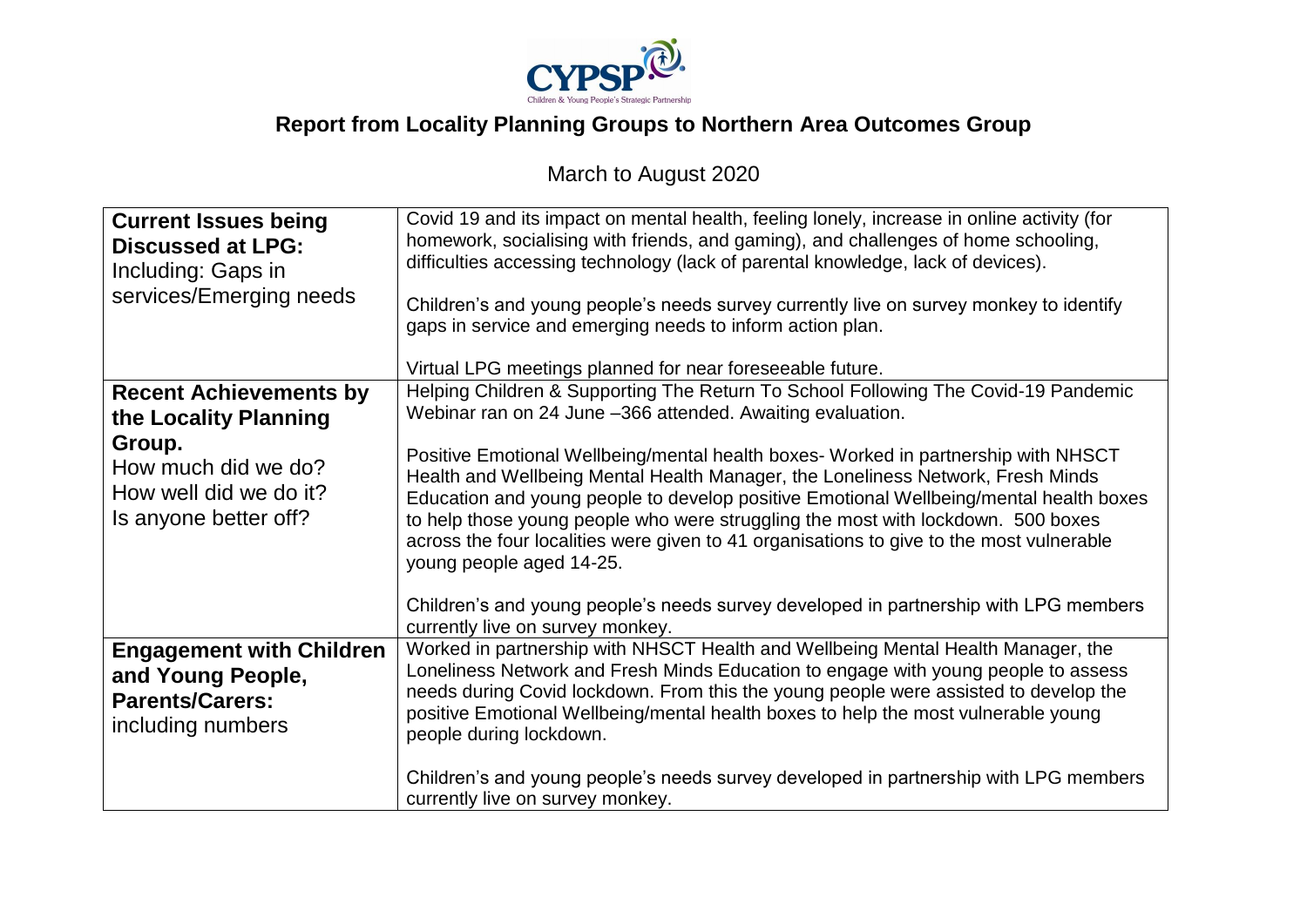

| <b>Meetings Held:</b><br>Break down of number of<br>meetings held:<br>How many attended: | One LPG Zoom meeting in each area held.<br>Larne/Carrickfergus- 19/06/20 14 attended<br>Mid-Ulster-22/06/20 19 attended<br>Antrim/Ballymena LPG-23/06/20 14 attended<br>Causeway- 30/06/20 13 attended |
|------------------------------------------------------------------------------------------|--------------------------------------------------------------------------------------------------------------------------------------------------------------------------------------------------------|
| <b>Upcoming Events:</b>                                                                  | Children's and young people's needs survey developed in partnership with LPG members<br>currently live on survey monkey.<br>PANTS Campaign launching 24 August                                         |
| <b>Additional Information:</b>                                                           | NHSCT Health and Wellbeing Team reconfigured to prioritise Covid shielding service<br>March-July                                                                                                       |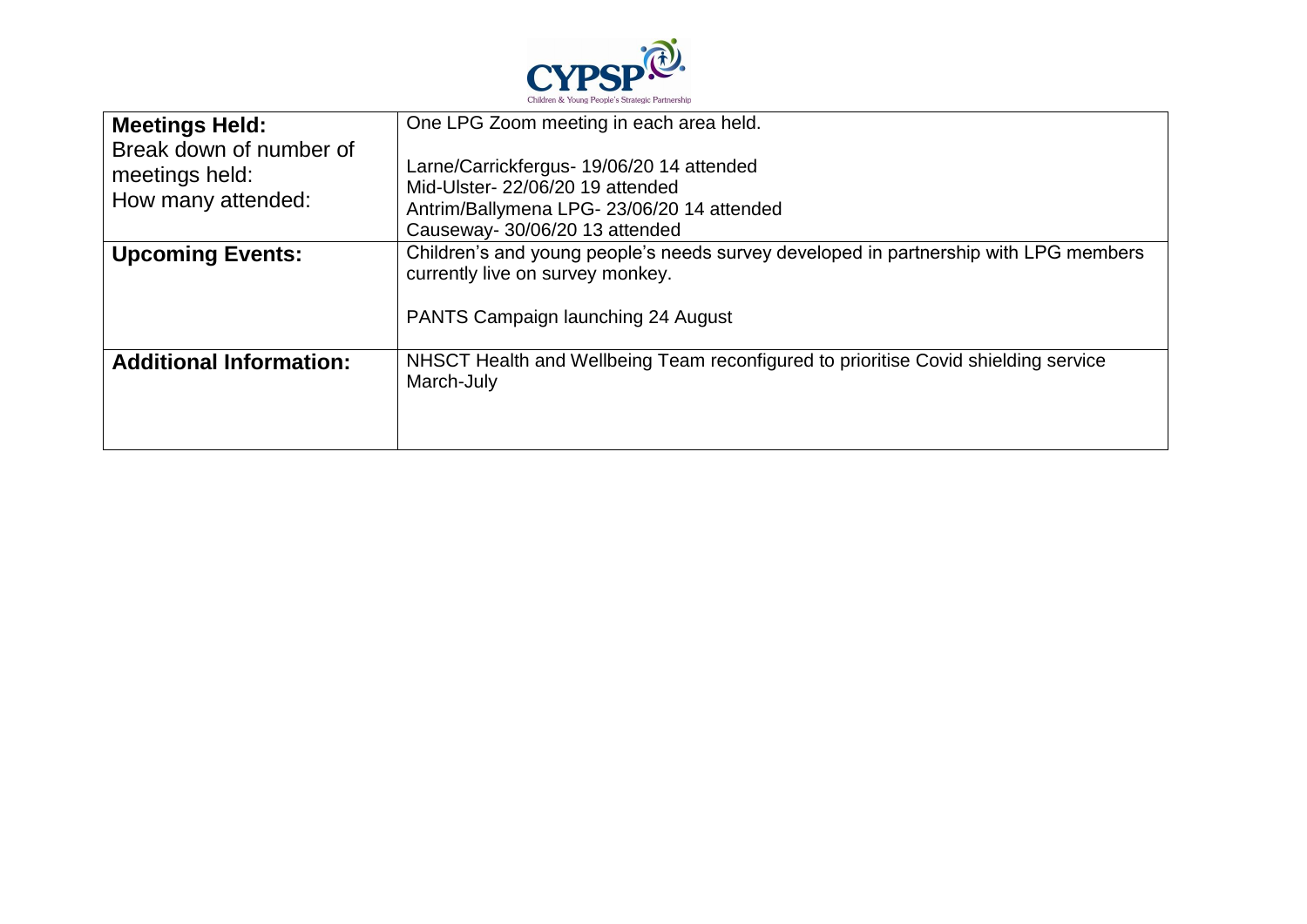

## **Report from Locality Planning Groups to Southern Area Outcomes Group**

## **Months February – July 2020**

|                                                                                | Armagh                                                                                                                                                                                                                                                                                                                                                                                                                                                                                                                                                                                                                                                                                                                                                                                                                                                                                                                                                                                                                                                                                                                                                                                                                                                                                                                                                                                                                                                                                                               |
|--------------------------------------------------------------------------------|----------------------------------------------------------------------------------------------------------------------------------------------------------------------------------------------------------------------------------------------------------------------------------------------------------------------------------------------------------------------------------------------------------------------------------------------------------------------------------------------------------------------------------------------------------------------------------------------------------------------------------------------------------------------------------------------------------------------------------------------------------------------------------------------------------------------------------------------------------------------------------------------------------------------------------------------------------------------------------------------------------------------------------------------------------------------------------------------------------------------------------------------------------------------------------------------------------------------------------------------------------------------------------------------------------------------------------------------------------------------------------------------------------------------------------------------------------------------------------------------------------------------|
| <b>Current Issues</b>                                                          | • Mental fitness issues being reported by parents. (YouthAction NI, 21 May)                                                                                                                                                                                                                                                                                                                                                                                                                                                                                                                                                                                                                                                                                                                                                                                                                                                                                                                                                                                                                                                                                                                                                                                                                                                                                                                                                                                                                                          |
| being Discussed<br>at LPG:<br>Including: Gaps in<br>services/Emerging<br>needs | • Parental concern of younger children on Zoom meetings. Reaching families can be difficult if they don't have<br>social media accounts. Challenge of creating with new ideas to keep young people interested as lockdown<br>continues. (REACT, 21 May)<br>• SVP under major pressure RE: shortage of fuel. IT poverty has been raised during helpline calls. (ABC<br>Council, 21 May)<br>• Parents raised the issue of lack of equipment to successfully complete/submit schoolwork (Clanrye Group, 21<br>May)<br>• Feedback from parents: (i) Problems sleeping & lack of routine and subsequent effects on mental health<br>(hoping to do something around Sleep Scotland) (ii) Children wanting to be able to go out, but can't, then<br>anxious when out in public (iii) Difficulties building relationships over virtual mediums (iv) Parents worrying<br>about their children transitioning back to school and programmes (v) Parents feeling under pressure RE: home<br>schooling and children stressed about work, separating home from school (vi) Parents now seeing life as it is<br>currently being the new norm, some parents becoming more socially isolated (vii) Some families not having<br>resources for crafts activities. (Arke Sure Start, 21 May)<br>• No increase in referrals because women perhaps not feeling in a safe position to self-refer. (Women's Aid, 21<br>May)<br>• New referrals much harder to engage as no physical connection with the service or worker. Challenge will be |
|                                                                                | their service getting back into schools, owing to social distancing. (CAPS NIACRO, 21 <sup>st</sup> May)                                                                                                                                                                                                                                                                                                                                                                                                                                                                                                                                                                                                                                                                                                                                                                                                                                                                                                                                                                                                                                                                                                                                                                                                                                                                                                                                                                                                             |
|                                                                                | More substance usage in the home (Increase in Universal Credit has exacerbated this in cases), food banks<br>have been a lot busier. Extremely busy at present, particularly with regards to emotional support. (BCM, 21<br>May)                                                                                                                                                                                                                                                                                                                                                                                                                                                                                                                                                                                                                                                                                                                                                                                                                                                                                                                                                                                                                                                                                                                                                                                                                                                                                     |
|                                                                                | • Need to engage younger people more with the older people in the community. (SHSCT, 21 May)                                                                                                                                                                                                                                                                                                                                                                                                                                                                                                                                                                                                                                                                                                                                                                                                                                                                                                                                                                                                                                                                                                                                                                                                                                                                                                                                                                                                                         |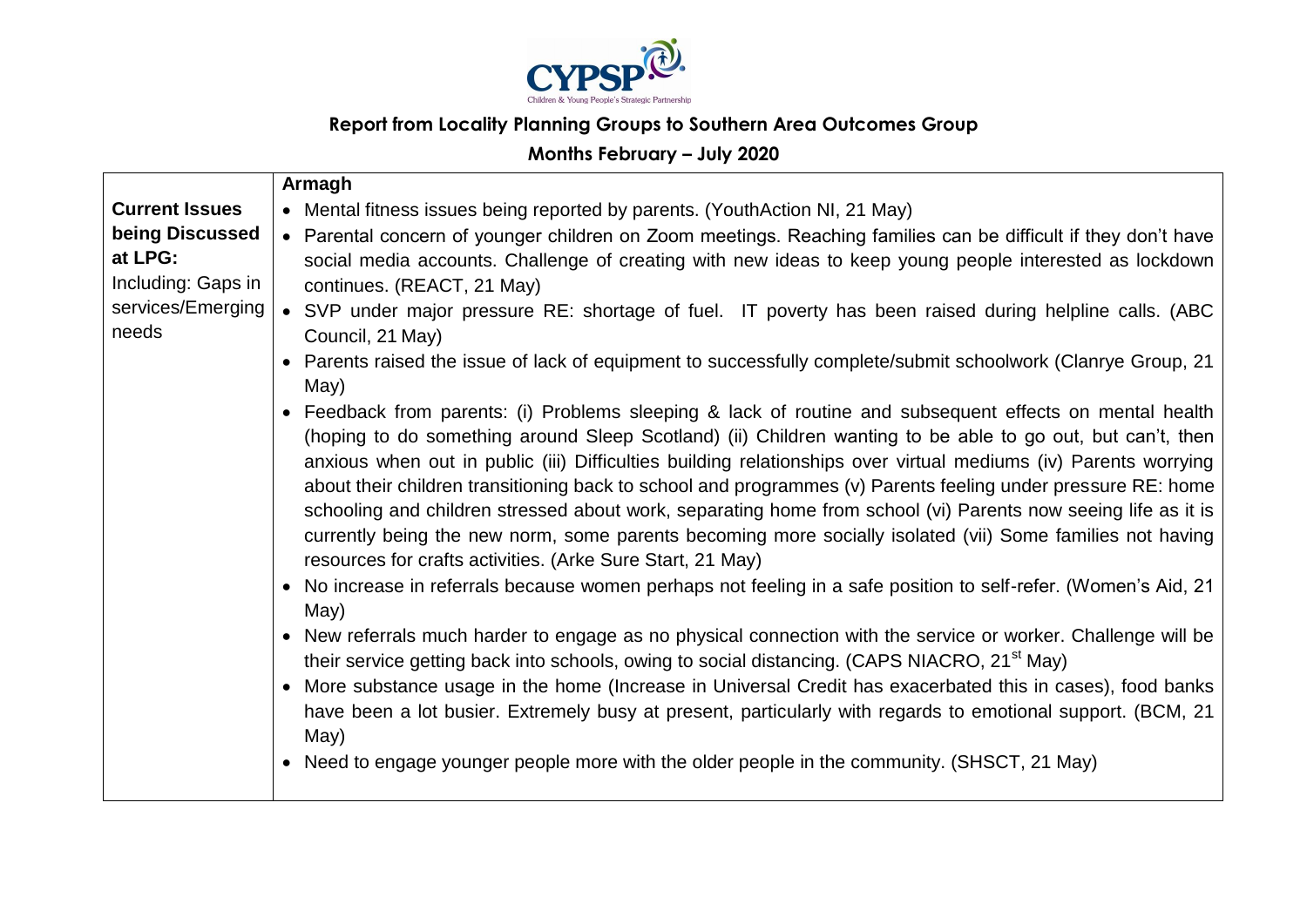

#### **Banbridge**

- Harder to develop new relationships during lockdown as unable to meet families face-to-face. (NIACRO/FSH, 9 June)
- Domestic violence incidences increasing as have related homicides in NI. (Rebekah Nelson, Women's Aid, 9 June)
- Majority of COVID-19 Community Helpline calls relating to food and a number of mental health support requests also received. Plan for helpline to continue post-lockdown responding to envisaged ongoing needs. (SHSCT, 9 June)
- Hub referrals have featured facing threat of unemployment, coping over summer months, single parenting and general anxiety around return to school. Child-to-parent violence has also been raised. (NIACRO/FSH, 9 June)

#### **Craigavon**

- Home visits stopped due to COVID-19 restrictions, which has been challenging but overcome via a mix of online activities and phone contact. Emotional support ongoing via phone calls but practical support delivery has been difficult due to social distancing. Families worry about younger children being unable to effectively social distance. ( Home-Start, 2 June)
- Some referrals made to CAMHS recently for behavioural issues exacerbated owing to lockdown. Families requesting access to food hampers and fuel, via SVP. Also receiving a lot of queries around Free School Meals money. (EANI EWS, 2 June)
- Establishing contact with Roma families has proven difficult due to closure of drop-in clinics in Dobbin St and Mount Zion House. Unable to carry out home visits has really restricted maintaining contact with marginalised families. (EANI IES, 4 June)
- Dip in referrals in March/April, now increasing again both in volume and complexity. Depression, anxiety, suicidal ideation and historical trauma coming to the surface, relationship difficulties too. Some children enjoying time at home whilst others have struggled with lack of boundaries/routine. Lot of child referrals due to breakdown in the family unit, e.g. child being dropped off at dad's and going back to mum's flaring up issues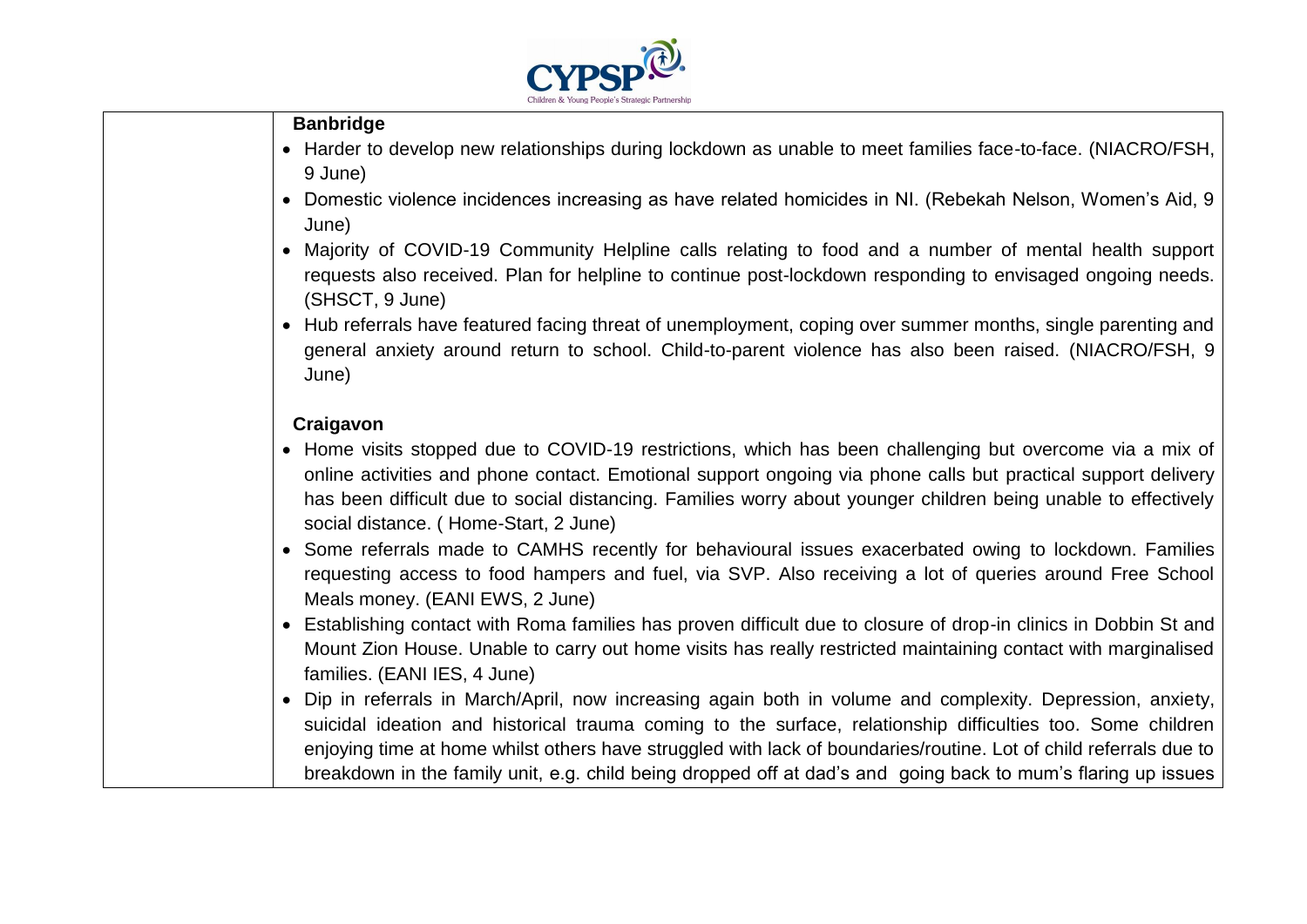

on lack of consistency. (Links Counselling Service, 2 June)

 Referral trends: parenting support & activities for children during lockdown, managing behaviour, emotional support for young people with anxiety, support with home-schooling, parenting pre-school, history of domestic violence, financial support, housing and supporting teenagers at risk. Lot of parents anxious of children returning to school and returning to work with childcare implications. (NIACRO/FSH, 2 June)

#### **Dungannon**

- Ongoing needs with child protection & safeguarding. Particular issues for some families back living under the one roof. Introduced garden gate visits and walk & talks. Primary issues raised by families: financial strain/poverty, mental health, behavioural management. Some families also advising of a rise in anti-social behaviour. (Clogher Valley Sure Start, 18 June)
- Support staff have been dealing with increasing nos. of foodbank requests: STEP have been applying for various grants to support this. Advice staff have been working throughout the lockdown and seeing increasing nos. of people applying for Universal Credit. Seeing an increase in employment issues also. (STEP, 18 June)
- Issues affecting young people: mental health, not getting out for exercise, poor personal hygiene, lack of routine/structure, behavioural difficulties, aggression towards parents in the home (resulting in contact with the police on occasion).Working with parents on managing the home schooling process, including lack of technology, children not wanting to engage and working with school to address this, including getting some vulnerable children back into school. (CAPS NIACRO, 18 June)
- Lockdown has exacerbated existing problems such as behavioural issues with children, poverty. Recent increase in referrals. (Network Personnel CFSP, 18 June)
- Emerging needs during lockdown include financial difficulties, free school meals, access to technology. (EA YS, 18 June)
- Steady stream of referrals. Parent support has been busy, poverty and mental health as major issues. (BCM, 18 June)
- FSH referrals reduced significantly since lockdown, primarily a result of school closures and limited GP referrals. Support for families provided in different ways where FSH is either directly or indirectly involved, e.g.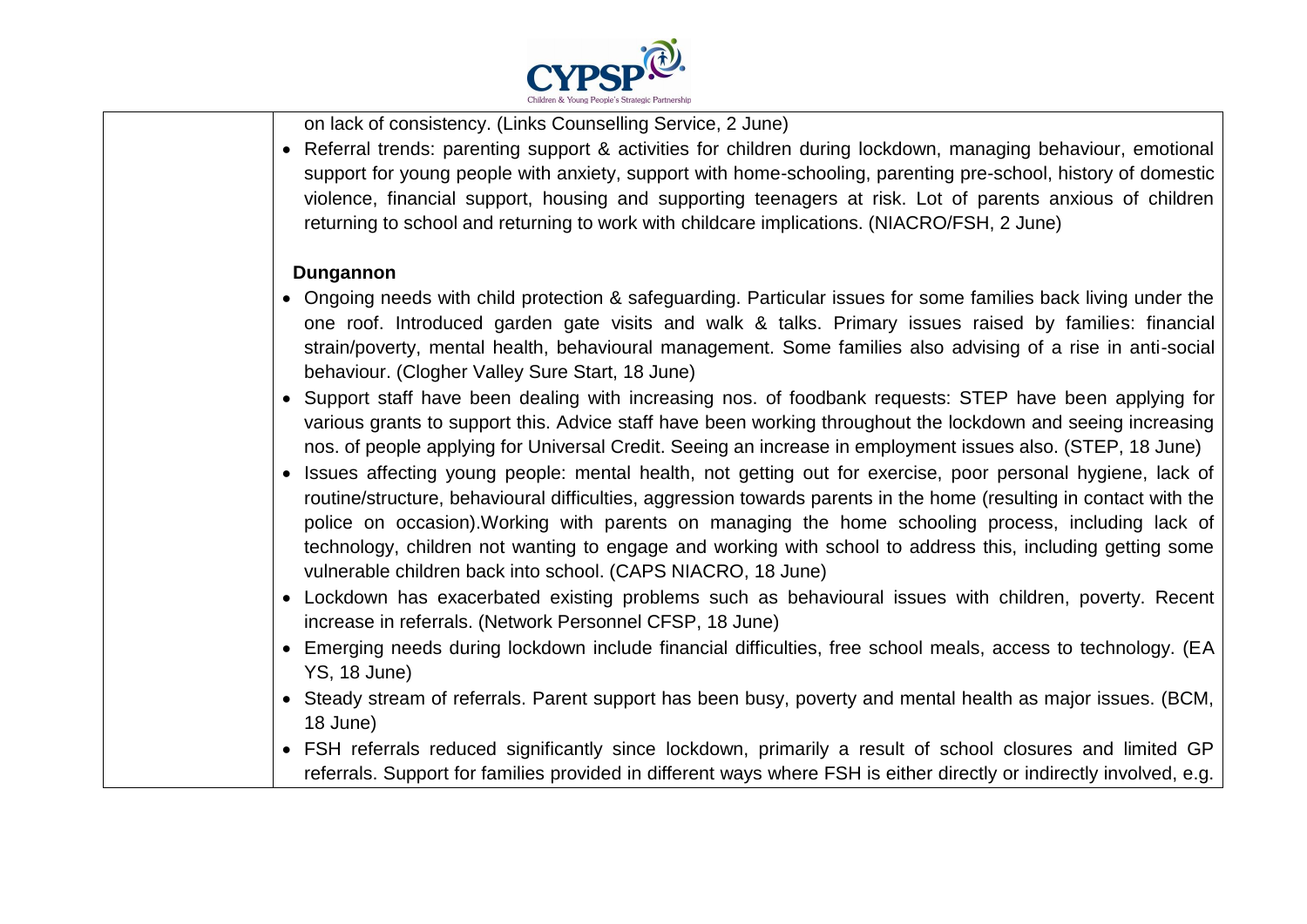

online support services by Parenting NI, Womens Aid, Surestart. FSH seen an increase in the number of telephone enquiries resulting in some families signposted to online supports and the FSH has issued a number of food vouchers for their local foodbank. (Barnardo's/FSH, 18<sup>th</sup> June)

#### **Newry**

- Patterns emerging mainly around material-led poverty: support for basic everyday needs, e.g. feeding the family, working from home. Many small businesses have been hit hard increasing need for food banks due to furloughed workers. FSH seeing families with a challenge to their income and are currently in a desperate situation. (SPACE/FSH, 13 May)
- Women's Aid dealing with rising Domestic Violence levels in personal relationships leading to the launch of some local initiatives such as IRIS. Rise in non-intimate DV incidences e.g. parent-to-child & vice versa. (SPACE/FSH, 13 May)
- Some fantastic partnership work on DV but still under-reported, particularly inter-family DV (parental assault by children), looking at ways to encourage individuals to report. (PCSP, 13 May)
- Approx. 1,000 calls to the COVID-19 helpline in 6-weeks, with the vast majority looking support for accessing food parcels, groceries delivered or seeking emergency food from food banks. Calls eased slightly but becoming more complex, e.g. mental health issues associated with lockdown. (SHSCT. 13 May)
- Recent tensions in N'hamilton area, in particular on non-adherence to social distancing by Roma families (SHSCT, 13 May)
- ASB dramatically dropped since lockdown with focus on maintaining lower levels. (PCSP, 13 May)
- 'Our Journey' parents group looking at issues around carers and support needs e.g. Direct Payments, need for ID allowing carers and child with a disability to leave their property more often for exercise/managing distress. (SHSCT,  $13^{th}$  May)

#### **South Armagh**

• Needs in the community have evolved during the pandemic: lot of emotional support required at the start of lockdown, now switched to more practical support & financial concerns, e.g. increase in food bank, fuel, nappy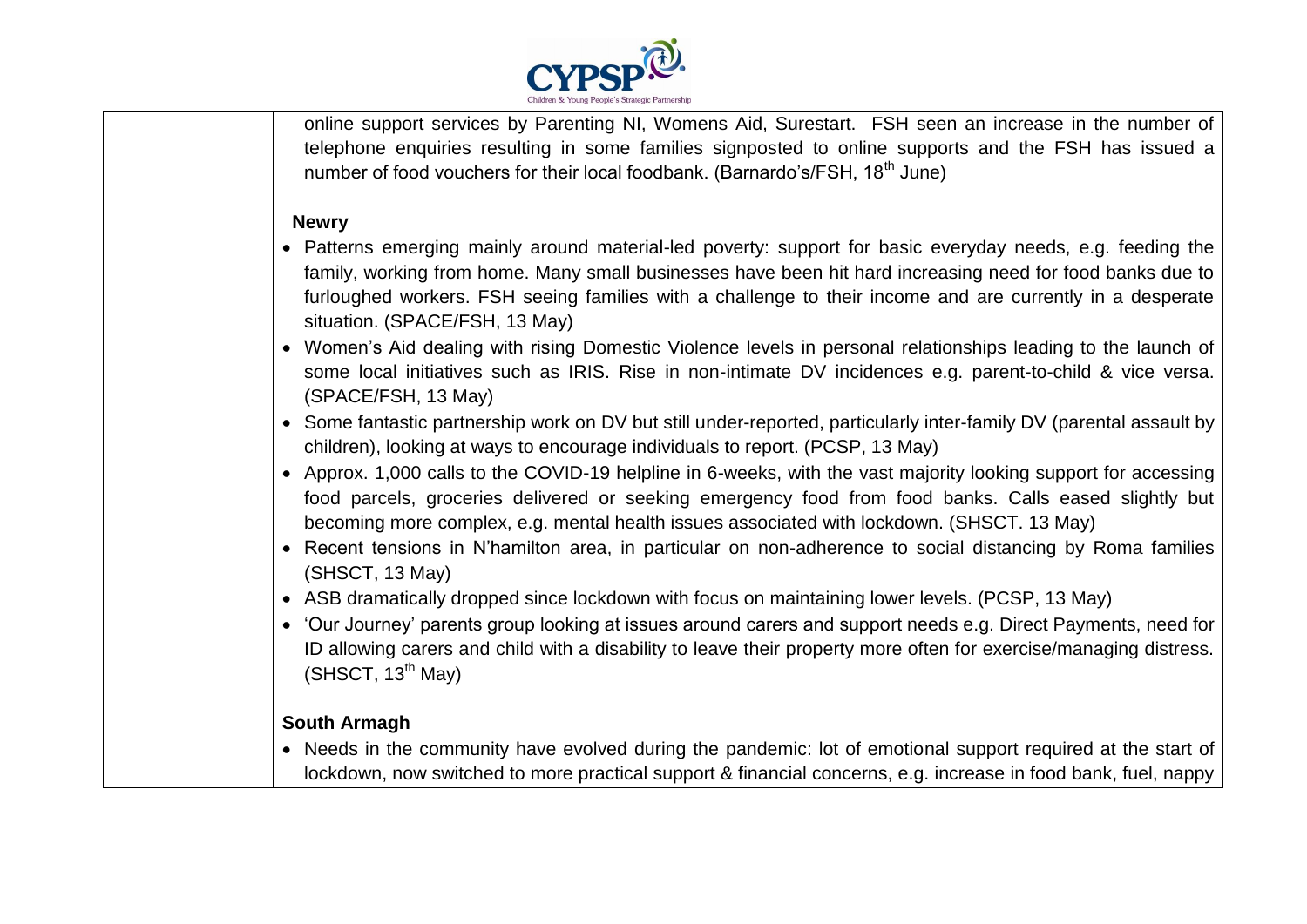

| 23 June)<br>• There has been a lot of change for the Bulgarian community in N/Hamilton and getting translated info. out is<br>an issue, particularly in Bulgarian. (Sure Start, 23 June)<br>• COVID-19 Helpline for the N&M had approx. 1,000 calls during the lockdown. Main requests for food parcels,<br>accessing fuel & electric and making sure people, particularly those shielding, got their prescriptions. Begun to<br>quieten down but cases now more complex in mental health (anxiety & depression). Particularly concerned for<br>the BME community, in particular Roma, on communication barriers, getting info. on COVID-19 out to families,<br>social distancing owing to crowded living spaces. (SHSCT, 23 June)<br>Many families expressing concerns around food & finance (linked to job loss) and mental health (children &<br>young people very anxious about returning to school. Dealing with bereavement (including pets) and<br>signposting families to the SHSCT Bereavement Helpline. Access to laptops & multiple devices for home<br>learning flagged by parents as an issue so working with schools to offer alternatives. Lack of routine<br>highlighted by families. Some families returning to home countries and sometimes EWS have not been<br>notified, which poses as an issue when trying to contact families. (EANI EWS, 23 <sup>'</sup> June)<br>• Many children not doing schoolwork as it was causing conflict & aggression in the home. (CAPS NIACRO, 23<br>June)<br>• Referrals via the COVID-19 Community Hub to date have received approx. 750 referrals, with the majority<br>from N/Hamilton & Crossmaglen. At present, they have between 350-400 food parcels going out weekly.<br>(NMandDD Council, 23 June)<br>• Recent referral trends: Families with children with disability struggling RE: social isolation, lack of respite,<br>frustration with siblings, etc. Children managing bereavement. (SPACE/FSH, 2 June)<br>• Have had a 70% increase in work since the start of lockdown and staff have been working at night, per<br>parents' availability. (SPACE, 23 June) |
|-----------------------------------------------------------------------------------------------------------------------------------------------------------------------------------------------------------------------------------------------------------------------------------------------------------------------------------------------------------------------------------------------------------------------------------------------------------------------------------------------------------------------------------------------------------------------------------------------------------------------------------------------------------------------------------------------------------------------------------------------------------------------------------------------------------------------------------------------------------------------------------------------------------------------------------------------------------------------------------------------------------------------------------------------------------------------------------------------------------------------------------------------------------------------------------------------------------------------------------------------------------------------------------------------------------------------------------------------------------------------------------------------------------------------------------------------------------------------------------------------------------------------------------------------------------------------------------------------------------------------------------------------------------------------------------------------------------------------------------------------------------------------------------------------------------------------------------------------------------------------------------------------------------------------------------------------------------------------------------------------------------------------------------------------------------------------------------------------------------------------------------|
| Our Journey Through Disability:<br><b>Recent</b><br>Achievements by   Final Report for Our Journey printed and available in digital format.                                                                                                                                                                                                                                                                                                                                                                                                                                                                                                                                                                                                                                                                                                                                                                                                                                                                                                                                                                                                                                                                                                                                                                                                                                                                                                                                                                                                                                                                                                                                                                                                                                                                                                                                                                                                                                                                                                                                                                                       |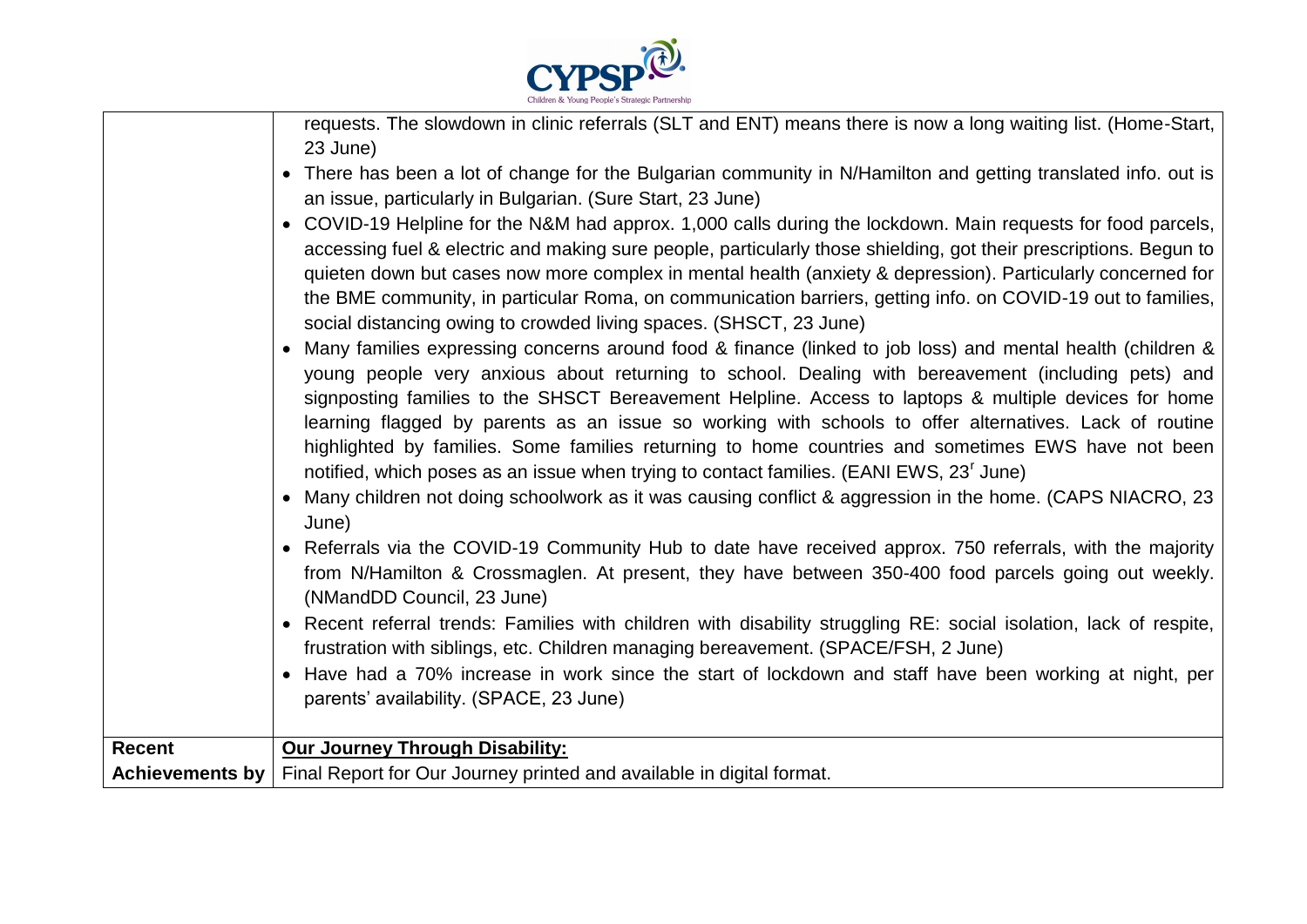

| the Locality           | Meetings with HSCB & SHSCT to implement recommendations.                                                          |
|------------------------|-------------------------------------------------------------------------------------------------------------------|
| <b>Planning Group.</b> | Shane Devlin (SHSCT) to put forward to CYPSP for regional endorsement                                             |
| How much did we        | Planning group to meet with Colm McCafferty in late August to identify actions from recommendations               |
| do?                    |                                                                                                                   |
| How well did we        | <b>Newcomer Families Needs Assessment:</b>                                                                        |
| do it?                 | 3 Zoom meetings to further the Needs Assessment, identify current COVID-19 related issues and link with the       |
| Is anyone better       | Virtual Hospital to ensure better communication with BAME communities                                             |
| off?                   |                                                                                                                   |
| (can be included       | <b>Portadown Gets Active:</b>                                                                                     |
| as a report card)      | Easter programme over 2 days online - 30 families involved                                                        |
|                        | Summer Programme commencing July 24 <sup>th</sup> for 9 days in total (Mon-Wed for 3 weeks). To include parents   |
|                        | support session with ParentLine NI to prepare families for return to school.                                      |
|                        |                                                                                                                   |
|                        | <b>Southern Area Men's Health Network:</b>                                                                        |
|                        | Partnership event on 6 <sup>th</sup> March in Tandragee Recreation Centre on DeMENtia: Men in the Middle (See     |
|                        | Scorecard 20.2)                                                                                                   |
|                        |                                                                                                                   |
|                        | <b>Emotional Wellbeing &amp; Mental Health Resource:</b>                                                          |
|                        | With Designer to create an easily navigated resource for reference to local support for children and young people |
|                        | with regards to their emotional being and good mental health.                                                     |
|                        | 32 services included, 92 programmes/initiatives registered.                                                       |
|                        | To be included on CYPSP website for reference by families and workers                                             |
|                        |                                                                                                                   |
|                        | <b>Daily Update:</b>                                                                                              |
|                        | Individual piece of information, resource or opportunity shared among our contacts over 68 days during            |
|                        | lockdown. All COVID-19 related to provide support for children, young people and families                         |
|                        |                                                                                                                   |
|                        | FYI:                                                                                                              |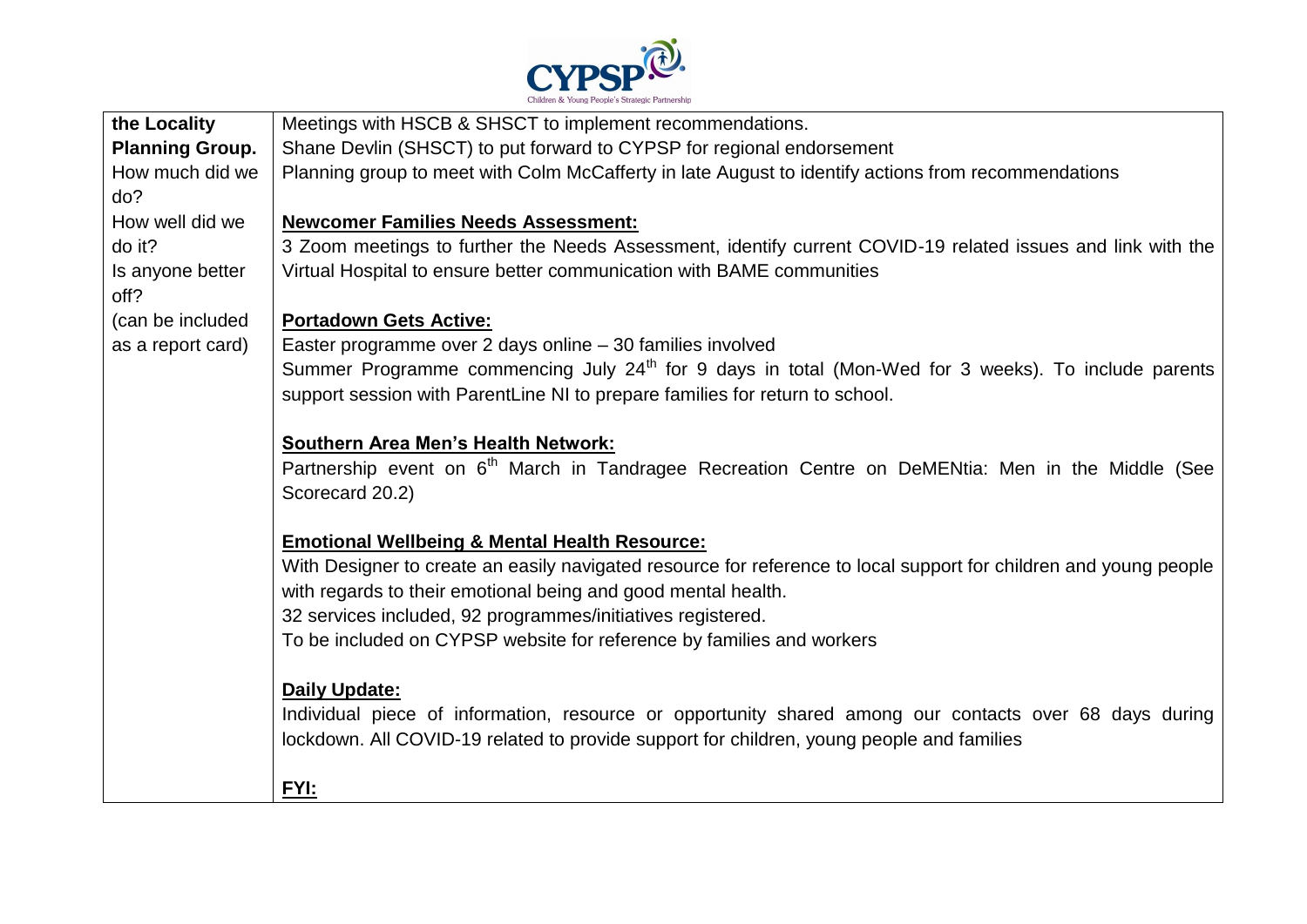

|                        | Fortnightly e-bulletin became a weekly one during the start of lockdown until July, to update all contacts with                                                                                                                                                                  |  |
|------------------------|----------------------------------------------------------------------------------------------------------------------------------------------------------------------------------------------------------------------------------------------------------------------------------|--|
|                        | Govt guidance, resources and support for children, young people and families.                                                                                                                                                                                                    |  |
|                        |                                                                                                                                                                                                                                                                                  |  |
|                        | Testimonials from members include:                                                                                                                                                                                                                                               |  |
|                        | • Many thanks for sending through the newsletters, it is a vital source of information of what is going on in local<br>areas. (Action Trauma)                                                                                                                                    |  |
|                        | • Thank you very much for the newsletters and the regular updates that have been both inspiring and<br>informative throughout this period. (Barnardo's NOVA Trauma Support Service)                                                                                              |  |
|                        | •I would appreciate if you would give this feedback. It's good to have so much in "one place" and certainly cuts<br>the time down for practitioners search websites etc., as the links are there. Darren and Joanne are doing a<br>great job $\odot$ . (Health Visiting Manager) |  |
|                        | . Thank you so much for everything. You have been so kind to me and I really appreciate all of your help. The<br>quality of your work and how you engage with people is inspirational, especially throughout the Covid crisis.<br>(EY Toybox)                                    |  |
|                        | <b>Information Leaflet:</b>                                                                                                                                                                                                                                                      |  |
|                        | Locality Planning has also produced an information leaflet to include the structure of CYPSP and Locality                                                                                                                                                                        |  |
|                        | Planning, Action Plan and further information (see attached).                                                                                                                                                                                                                    |  |
| <b>Engagement</b>      |                                                                                                                                                                                                                                                                                  |  |
| with Children          | PGA Easter Programme: 30 children                                                                                                                                                                                                                                                |  |
| and Young              | Our Journey: 24 parents/carers                                                                                                                                                                                                                                                   |  |
| People,                |                                                                                                                                                                                                                                                                                  |  |
| <b>Parents/Carers:</b> | Total engagement with 30 children, and 24 parents/carers                                                                                                                                                                                                                         |  |
| including numbers      |                                                                                                                                                                                                                                                                                  |  |
| <b>Meetings Held:</b>  | Armagh LPG -<br>5 March (14 attended) and 21 May (via Zoom) (20 attended)                                                                                                                                                                                                        |  |
| Break down of          | Banbridge LPG -<br>9 June (via Zoom)(14 attended)                                                                                                                                                                                                                                |  |
| number of              | Craigavon LPG -<br>4 Feb (14 attended) and 2 June (via Zoom) (12 attended)                                                                                                                                                                                                       |  |
|                        |                                                                                                                                                                                                                                                                                  |  |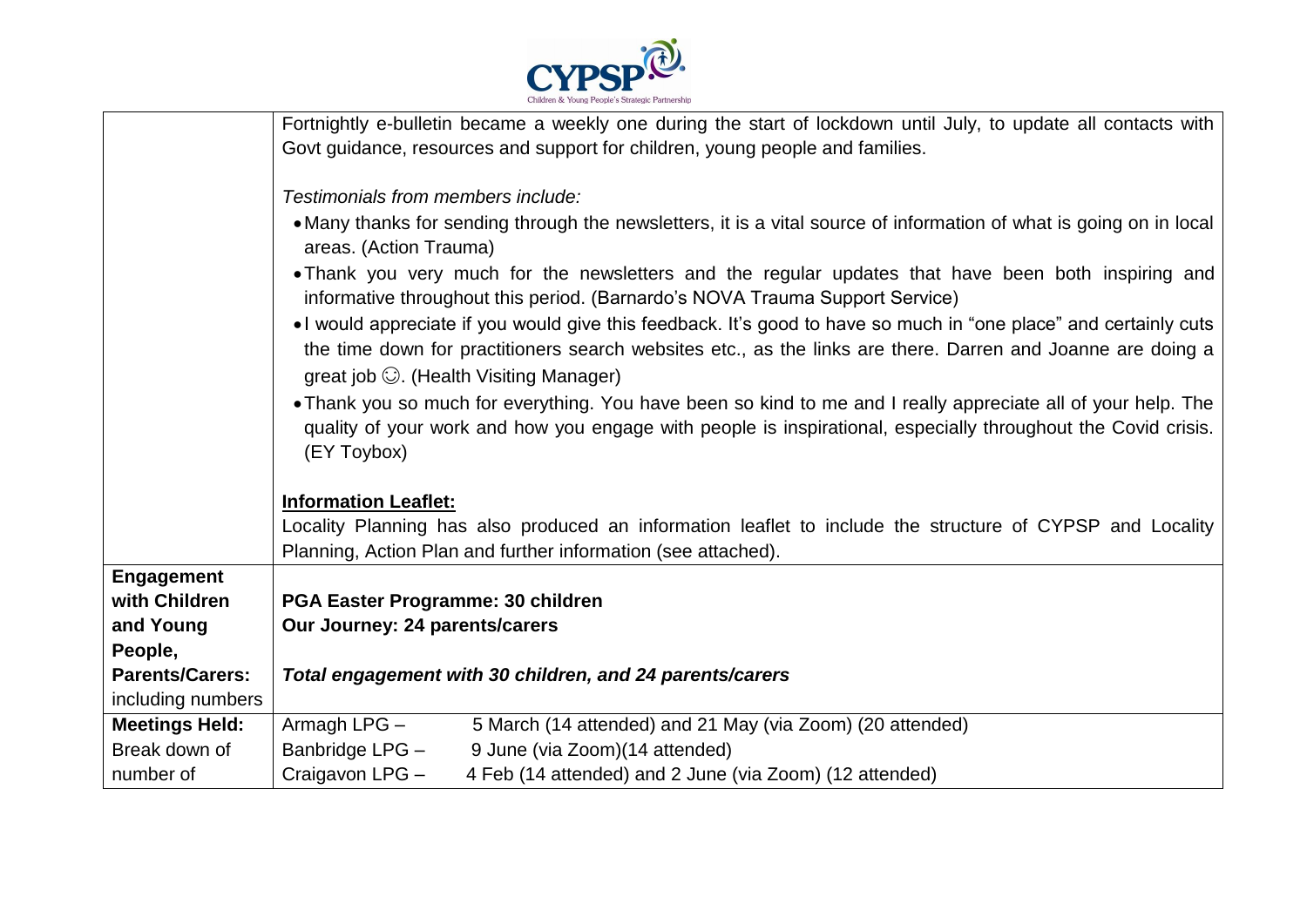

| meetings held:    | Dungannon LPG -<br>27 Feb (9 attended) and 18 June (via Zoom) (17 attended)                                      |
|-------------------|------------------------------------------------------------------------------------------------------------------|
| How many          | Newry LPG -<br>11 March (11 attended) and 13 May (via Zoom) (13 attended)                                        |
| attended:         | South Armagh LPG - 18 Feb (14 attended) and 23 June (via Zoom) (10 attended)                                     |
|                   |                                                                                                                  |
|                   | Total 148 attended LPG meetings: 62 in pre-lockdown, 86 via Zoom                                                 |
| <b>Upcoming</b>   | Trust-wide resource of emotional & mental health & wellbeing services available for children and young people:   |
| Events:           | due for early September                                                                                          |
|                   | Ongoing meetings of Task & Finish Group to produce Needs Assessment for Newcomer Families                        |
| <b>Additional</b> | Thank you to Joanne Patterson, our Locality Planning Support Officer who finishes her post as maternity cover in |
| Information:      | September. Joanne has produced FYI and the Daily Updates as well as providing all admin support to the role      |
|                   | and has been instrumental in furthering the work of Locality Planning, welcoming new members and sharing         |
|                   | information across our contacts.                                                                                 |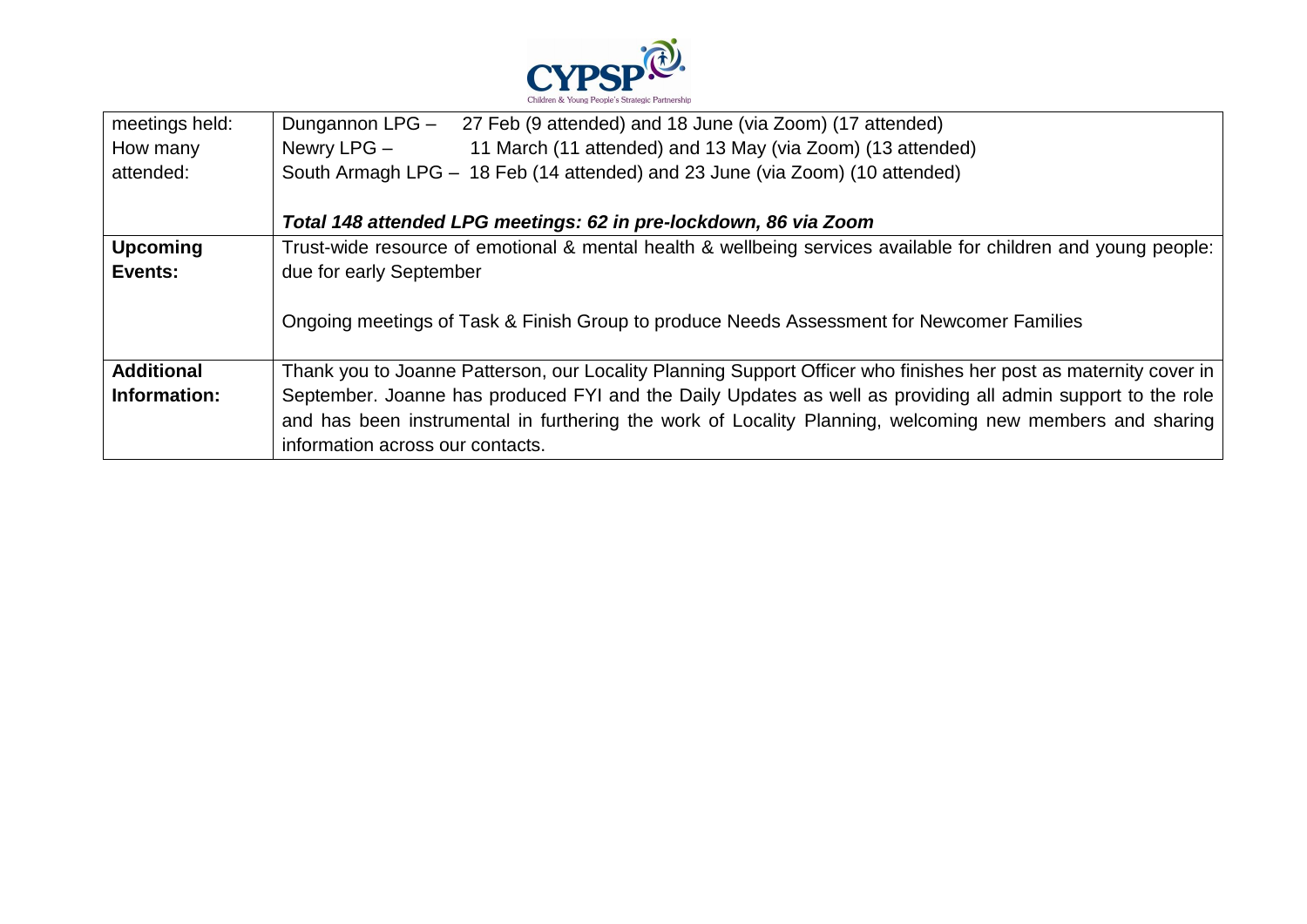

# **Report from (Northern Sector) Locality Planning Groups to Western Area Outcomes Group**

# **June – August 2020**

| <b>Current Issues being</b> | Given the current pandemic the normal locality planning process has been halted. Locality planning                                                                                                                                                                                                                                                                                                                                                                                                                                                                                                                                                                                                                                                                                                                                                                                                                                                                                                                                 |
|-----------------------------|------------------------------------------------------------------------------------------------------------------------------------------------------------------------------------------------------------------------------------------------------------------------------------------------------------------------------------------------------------------------------------------------------------------------------------------------------------------------------------------------------------------------------------------------------------------------------------------------------------------------------------------------------------------------------------------------------------------------------------------------------------------------------------------------------------------------------------------------------------------------------------------------------------------------------------------------------------------------------------------------------------------------------------|
| <b>Discussed at LPG:</b>    | meetings took place over zoom and focused on the emerging needs of children and young people                                                                                                                                                                                                                                                                                                                                                                                                                                                                                                                                                                                                                                                                                                                                                                                                                                                                                                                                       |
| Including: Gaps in          | as we come out of the covid pandemic.                                                                                                                                                                                                                                                                                                                                                                                                                                                                                                                                                                                                                                                                                                                                                                                                                                                                                                                                                                                              |
|                             |                                                                                                                                                                                                                                                                                                                                                                                                                                                                                                                                                                                                                                                                                                                                                                                                                                                                                                                                                                                                                                    |
| services/Emerging needs     | They were:<br>Anxiety and mental health of children and young people – huge concern was expressed at<br>➤<br>the growing mental health worries that children and young people have expressed<br>throughout this pandemic. Children and Young people have expressed concerns re isolation,<br>anxiety, depression, loneliness and service providers expressed their concerns re the<br>demand that will be put on their services when they are able to resume.<br>$\triangleright$ Return to school – concern has been expressed that children and young people have<br>heightened concerns regarding returning to school, concerns as to whether they will be safe,<br>the unknown of what will happen and the uncertainty particularly for transition children who<br>did not get closure leaving primary school and moving onto secondary.<br>$\triangleright$ Young children expressing 'over' attachment to parents and how they will cope when<br>parents return to work and/or they have to go to nursery or primary school. |
|                             | $\triangleright$ Huge concern was raised for our most vulnerable children and young people and the fact<br>that fewer eyes have been on these children and that they have been in a confined<br>environment that may be unsafe for them. The concern has been that we may see a big<br>increase to Gateway over the coming weeks/months.<br>$\triangleright$ Concerns were also raised for the increase in domestic violence incidents during lockdown<br>and the demand on services such as Women's Aid.                                                                                                                                                                                                                                                                                                                                                                                                                                                                                                                          |
|                             | $\triangleright$ NSPCC produced a report to highlight the impact of sexual abuse on children and young                                                                                                                                                                                                                                                                                                                                                                                                                                                                                                                                                                                                                                                                                                                                                                                                                                                                                                                             |
|                             | people during the coronavirus pandemic.                                                                                                                                                                                                                                                                                                                                                                                                                                                                                                                                                                                                                                                                                                                                                                                                                                                                                                                                                                                            |
|                             | Key themes include:                                                                                                                                                                                                                                                                                                                                                                                                                                                                                                                                                                                                                                                                                                                                                                                                                                                                                                                                                                                                                |
|                             | abuse getting worse during lockdown                                                                                                                                                                                                                                                                                                                                                                                                                                                                                                                                                                                                                                                                                                                                                                                                                                                                                                                                                                                                |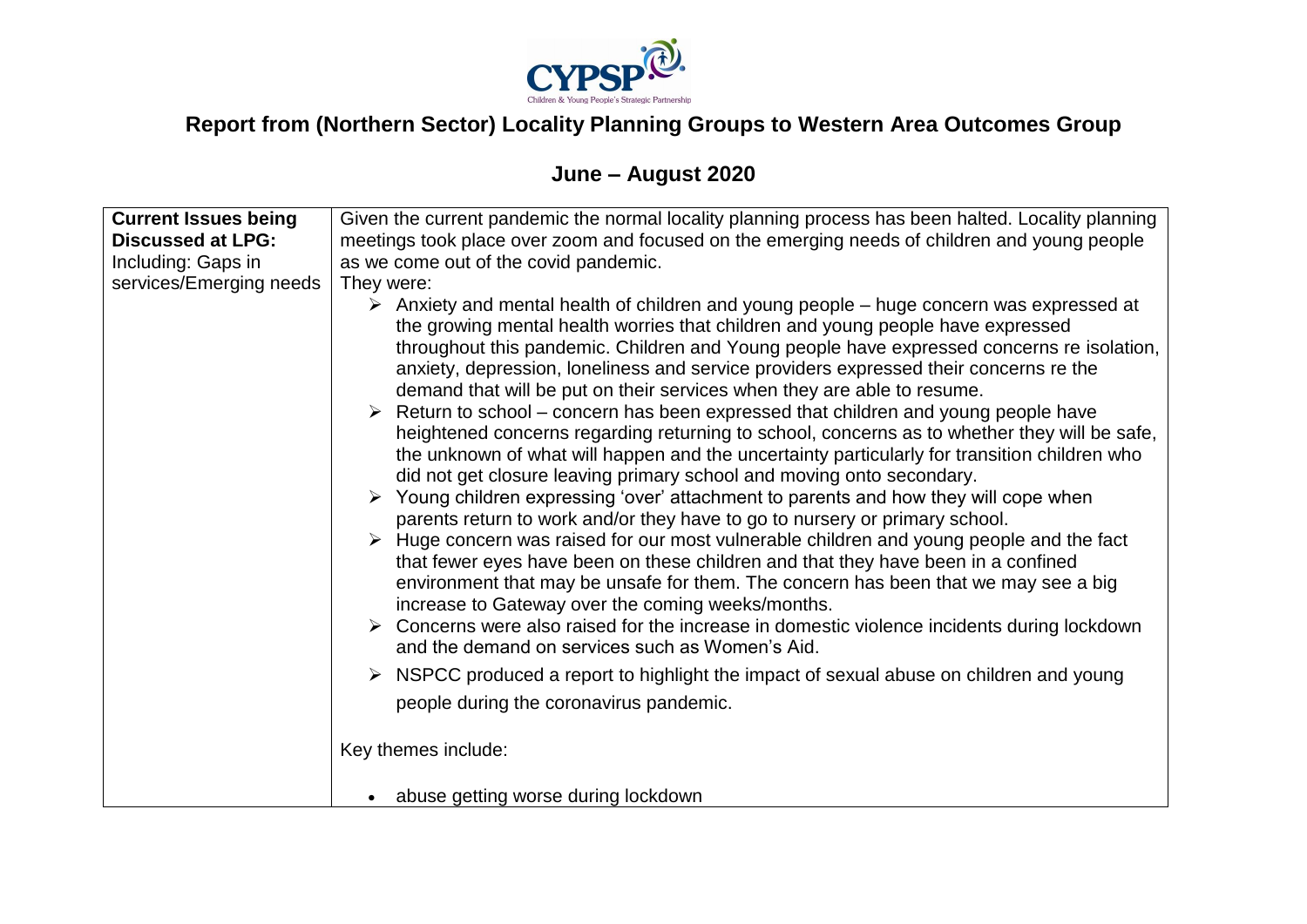

|                            | relatives providing childcare                                                                                                                                                                                                                                                                                                                                                                                       |
|----------------------------|---------------------------------------------------------------------------------------------------------------------------------------------------------------------------------------------------------------------------------------------------------------------------------------------------------------------------------------------------------------------------------------------------------------------|
|                            | sexual abuse by a family member                                                                                                                                                                                                                                                                                                                                                                                     |
|                            | previous experience of child sexual abuse                                                                                                                                                                                                                                                                                                                                                                           |
|                            | speaking out during the pandemic                                                                                                                                                                                                                                                                                                                                                                                    |
|                            | finding support.                                                                                                                                                                                                                                                                                                                                                                                                    |
|                            | The growing frustrations with the issues of connectivity and access to IT equipment and the<br>impact that this is having particularly on our most socially deprived areas has been of grave<br>concern this quarter. Lack of cohesion and direction from EA has been an issue raised<br>throughout the locality groups, whereas the support given to parents and pupils depends<br>solely on the individual school |
| <b>Recent Achievements</b> | As this report is given during a pandemic it is difficult to measure the achievements of the locality                                                                                                                                                                                                                                                                                                               |
| by the Locality            | planning process.                                                                                                                                                                                                                                                                                                                                                                                                   |
| <b>Planning Group.</b>     | One achievement has been the establishment of a pilot uniform bank in Derry which provided free                                                                                                                                                                                                                                                                                                                     |
| How much did we do?        | uniforms to students in a local primary school. This was run in partnership with the LP Coordinator,                                                                                                                                                                                                                                                                                                                |
| How well did we do it?     | local school and local community originations.                                                                                                                                                                                                                                                                                                                                                                      |
| Is anyone better off?      |                                                                                                                                                                                                                                                                                                                                                                                                                     |
|                            | Coordinator continues to keep in contact with LP members and the work they are involved in<br>throughout this period.                                                                                                                                                                                                                                                                                               |
| <b>Engagement with</b>     | Engagement with Young People continued on a weekly basis throughout this quarter using zoom.                                                                                                                                                                                                                                                                                                                        |
| <b>Children and Young</b>  | The Unicef youth steering group (which consists of 14 members) continued to meet and have                                                                                                                                                                                                                                                                                                                           |
| People, Parents/Carers:    | agreed the outcomes of the programme, these outcomes were written by the young people and                                                                                                                                                                                                                                                                                                                           |
| including numbers          | presented by them to the adult steering group for their comments. We are now at the stage of                                                                                                                                                                                                                                                                                                                        |
|                            | action planning and several online workshops have been set for September to focus on the action                                                                                                                                                                                                                                                                                                                     |
|                            | plan and the specific actions to achieve the agreed outcomes. There will be a recruitment drive                                                                                                                                                                                                                                                                                                                     |
|                            | throughout September to recruit new young people and the coordinator has a meeting with WHSCT                                                                                                                                                                                                                                                                                                                       |
|                            | Assistant Director to look at representation of young people who are involved with social services.                                                                                                                                                                                                                                                                                                                 |
| <b>Meetings Held:</b>      | There were 3 locality planning meetings held this quarter;                                                                                                                                                                                                                                                                                                                                                          |
| Break down of number of    | Derry 21 participants                                                                                                                                                                                                                                                                                                                                                                                               |
| meetings held:             | Waterside 12 participants                                                                                                                                                                                                                                                                                                                                                                                           |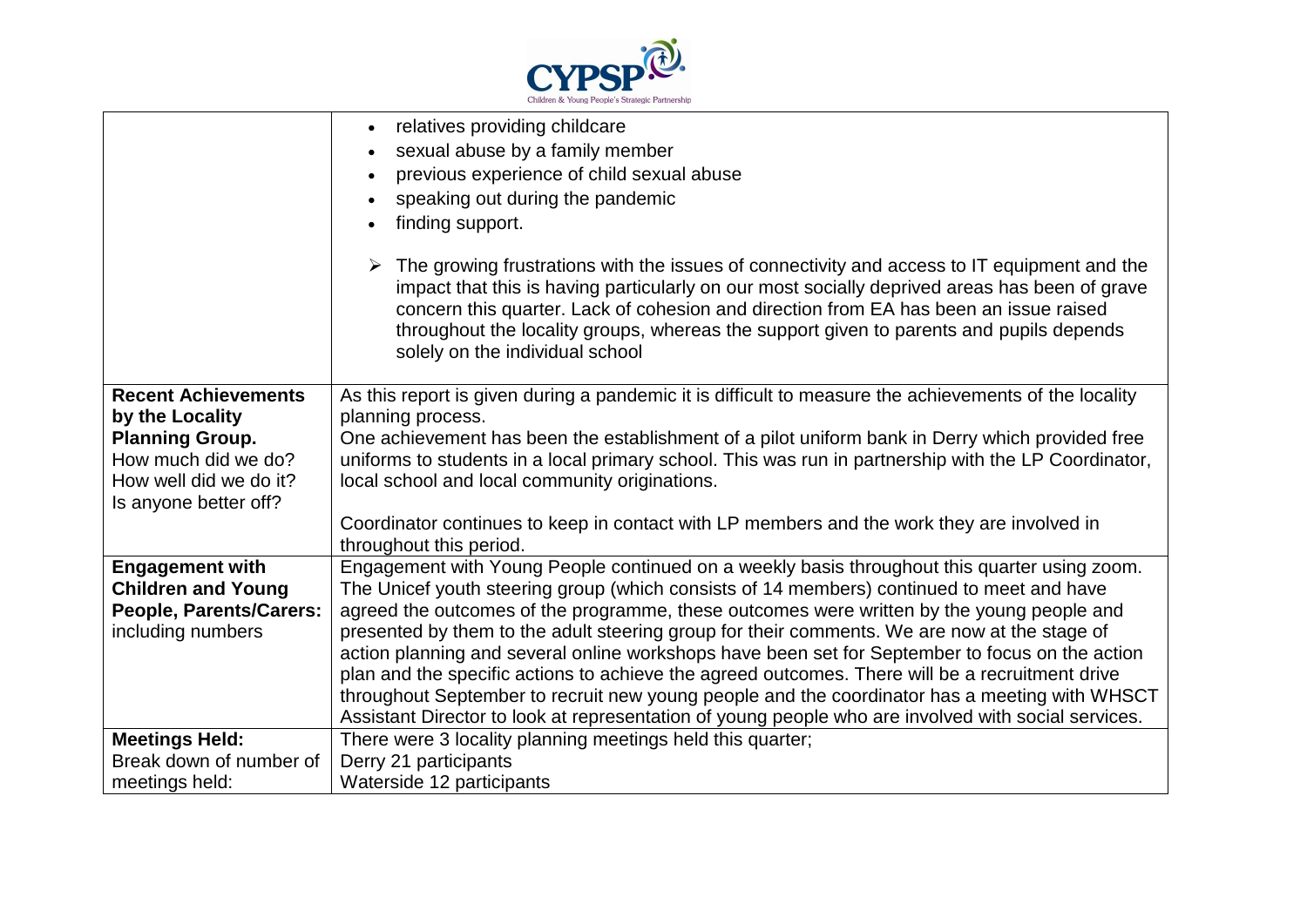

| How many attended:             | Strabane 14 participants                                                                                                                                                                                                                                                                                                                                                                                                                                                                                                                |
|--------------------------------|-----------------------------------------------------------------------------------------------------------------------------------------------------------------------------------------------------------------------------------------------------------------------------------------------------------------------------------------------------------------------------------------------------------------------------------------------------------------------------------------------------------------------------------------|
|                                | Unicef adult steering group continues to meet on a fortnightly basis.<br>Unicef youth steering group continues to meet weekly.                                                                                                                                                                                                                                                                                                                                                                                                          |
| <b>Upcoming Events:</b>        | none                                                                                                                                                                                                                                                                                                                                                                                                                                                                                                                                    |
| <b>Additional Information:</b> | LP Coordinator has been involved in community mobilisation group which was established through<br>covid to coordinate the distribution of food parcels for the shielded population and those most in<br>need. It has been agreed that this group will continue to a work together to address the emerging<br>needs of poverty. This will have a direct impact on the LP process as anecdotally what has been<br>raised is the emerging needs and concerns for those families struggling financially as well as<br>emotionally/mentally. |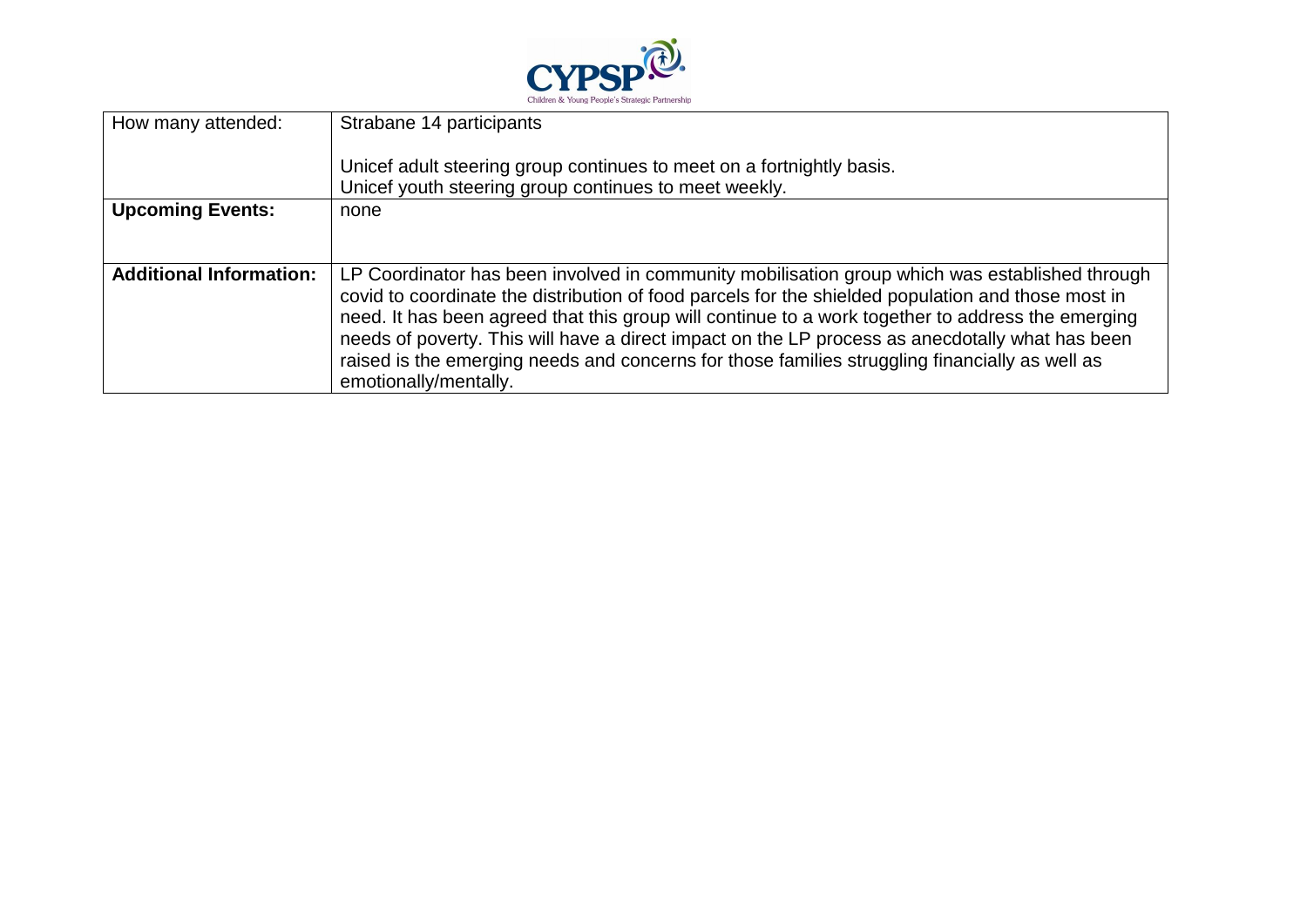

# **Report from (Southern Sector) Locality Planning Groups to Western Area Outcomes Group**

# **March – August 2020**

| <b>Current Issues being</b><br><b>Discussed at LPG:</b><br>Including: Gaps in<br>services/Emerging needs | Affordable / Accessible Childcare, Online Platforms - Gaming/bullying/Sexting, Coercive Control in<br>Relationship, Child on Parent Abuse, Trauma/Stress/Separation Anxiety, Addiction, poor housing<br>conditions for Syrian families, young people as carers – hope they coped with shopping & getting<br>medication, increase in smoking, Gambling & getting Breakfast Clubs/After Schools going again to<br>allow parents to work full days. |
|----------------------------------------------------------------------------------------------------------|--------------------------------------------------------------------------------------------------------------------------------------------------------------------------------------------------------------------------------------------------------------------------------------------------------------------------------------------------------------------------------------------------------------------------------------------------|
| <b>Recent Achievements</b>                                                                               | During Covid members mobilised themselves within the F&O Community Response Hub as                                                                                                                                                                                                                                                                                                                                                               |
| by the Locality                                                                                          | Fermanagh & Omagh Help and Hope and undertook many different pieces of local action to keep                                                                                                                                                                                                                                                                                                                                                      |
| <b>Planning Group.</b>                                                                                   | families safe and secure.                                                                                                                                                                                                                                                                                                                                                                                                                        |
| How much did we do?                                                                                      |                                                                                                                                                                                                                                                                                                                                                                                                                                                  |
| How well did we do it?                                                                                   | Members distribute food to very rural areas and listened online and on the phone to family                                                                                                                                                                                                                                                                                                                                                       |
| Is anyone better off?<br>(can be included as a                                                           | challenges.                                                                                                                                                                                                                                                                                                                                                                                                                                      |
| report card)                                                                                             | After a tragic stabbing in a local estate the Coordinator facilitated an Action Group which<br>downloaded funding to distribute 60 fresh food boxes left on people's houses over 4 weeks.<br>Several of these properties have 5+ children so the Coordinator organised the putting together of<br>activity packs with donations from members of LPGs. This work continues with social distancing<br>activities planned over the next weeks.      |
|                                                                                                          | The Coordinator organised an online session with The Money Advice Service who provided useful<br>information to support families during Covid.                                                                                                                                                                                                                                                                                                   |
|                                                                                                          | The Coordinator designed leaflets with useful contact details for mental health support, DSV,<br>Finance & Family Support. She managed to get funding to get these translated into Lithuanian &<br>Polish.                                                                                                                                                                                                                                       |
|                                                                                                          | Members have been involved in the roll out of online DSV training with 6 of the members recording                                                                                                                                                                                                                                                                                                                                                |